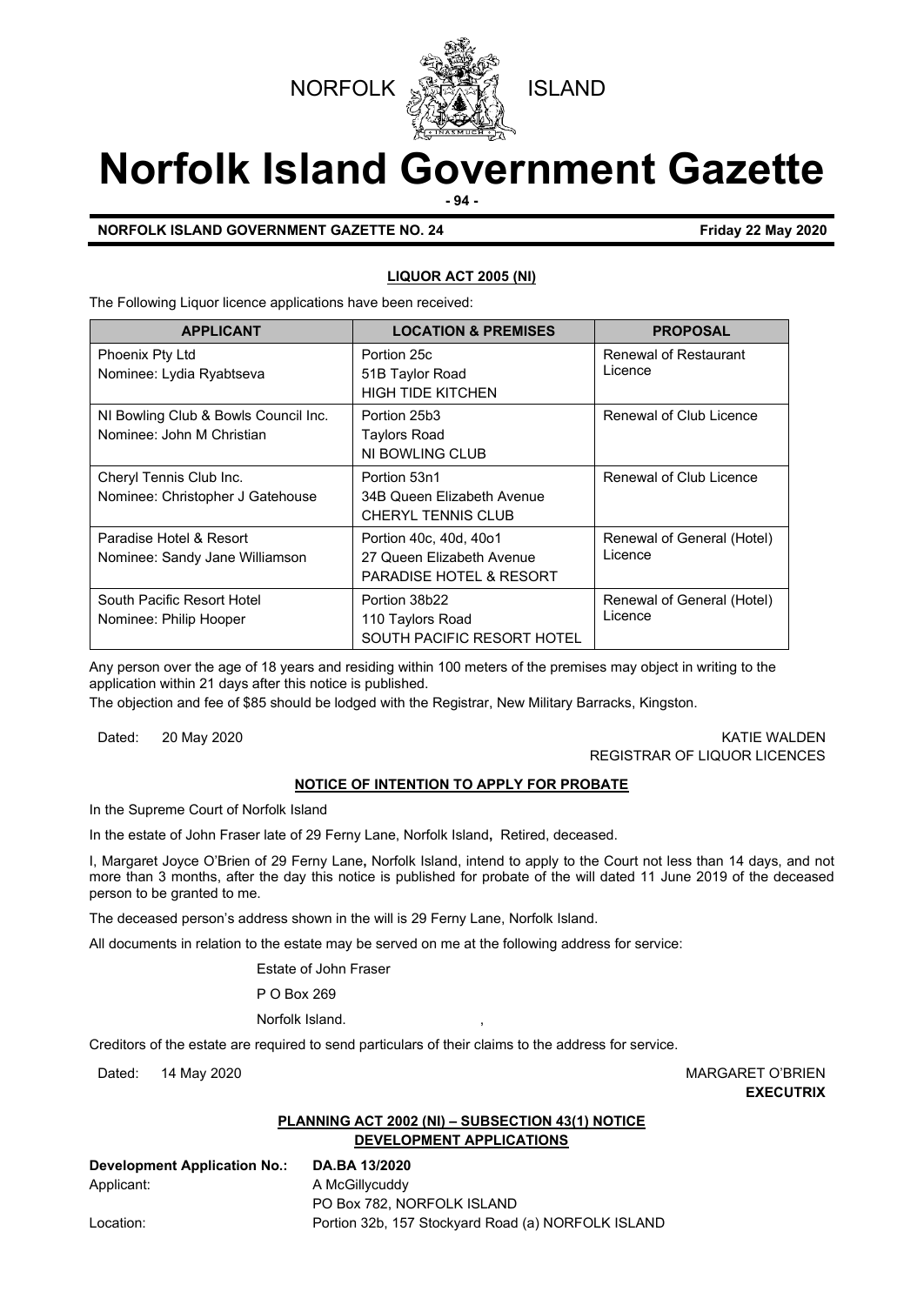# **NORFOLK ISLAND GOVERNMENT GAZETTE NO. 24 Friday 22 May 2020**

| Proposed Development: | Two new Residence - Accommodation Units |
|-----------------------|-----------------------------------------|
| Zone:                 | Rural                                   |
| Category:             | Permissible (with consent)              |

#### **Public Exhibition**

This Development Application may be inspected at the Norfolk Island Regional Council website <http://www.norfolkisland.gov.nf/your-council/council-documents/documents-public-exhibition>

#### **Submission**

Any person may, during the period between Monday 18 May 2020 and Monday 1 June 2020, make written submissions to the General Manager about this Development Application. All submissions must state the relevant Development Application number. All submissions must be signed by at least one person making the submission. If a submission objects to the proposed development, the grounds for objections must be specified in the submission.

#### **Reviewable decisions**

Decisions made on this Development Application under the *Planning Act 2002 (NI)* are reviewable decisions within the meaning of subsection 78(1) of the Act.

#### Dated: 13 May 2020 **JODIE BROWN SENIOR STRATEGIC PLANNER**

#### **PLANNING ACT 2002 (NI) – SECTION 48 NOTICE**

The following Development Application for permissible (with consent) use or development of land has been determined under the *Planning Act 2002 (NI).*

| <b>DA</b><br><b>Numb</b><br>er | Applicant      | Location             | Proposed use and/or<br>development | <b>Decision</b>        |
|--------------------------------|----------------|----------------------|------------------------------------|------------------------|
| DA                             | J E Elliott.   | Por: 35f3 Ferny Lane | Pole or freestanding               | Approved, 11 May 2020, |
| 1/202                          | PO Box 605.    | NORFOLK ISLAND       | advertising structure              | subject to conditions. |
|                                | NORFOLK ISLAND |                      |                                    |                        |

#### **Public Inspection**

The Notice of Decision and accompanying documents may be inspected, free of charge, during business hours at the Planning Office of the Norfolk Island Regional Council, New Military Barracks, Kingston.

#### **Reviewable Decisions**

Decisions made in relation to development applications are reviewable decisions within the meaning of subsection 78(1) of the *Planning Act 2002 (NI).* The applicant or any person who made a written public submission about the development application has the right to apply to the Administrative Review Tribunal or the Administrative Appeals Tribunal for review of a decision on a development application. An application for a review must be lodged within 28 days of the date the decision was given.

#### Dated: 12 May 2020 **Dated: 12 May 2020 SENIOR STRATEGIC PLANNER**

#### **LIQUOR LICENSING RENEWALS**

Licensees are reminded that liquor licences issued under the *Liquor Act 2005* (NI) expire on 30 June 2020. Applications for the renewal, transfer, variation, relocation or grant of a licence must be lodged with the Registry Office, New Military Barracks, Kingston **on or before 29 May 2020** together with the relevant fee of –

| Application for Grant of Licence                    | \$570.00 |
|-----------------------------------------------------|----------|
| Application for Renewal of Licence                  | \$570.00 |
| Application to transfer, vary or relocate a licence | \$85.00  |
| Application for Appointment of Nominee              | \$85.00  |

Forms are available on the Norfolk Island Regional Council website: [www.norfolkisland.gov.nf/council/council](http://www.norfolkisland.gov.nf/council/council-documents/forms)[documents/forms](http://www.norfolkisland.gov.nf/council/council-documents/forms)

Or may be collected from the Registry Office at Kingston.

Dated: 4 May 2020 KATIE WALDEN **REGISTRAR OF LIQUOR LICENCES**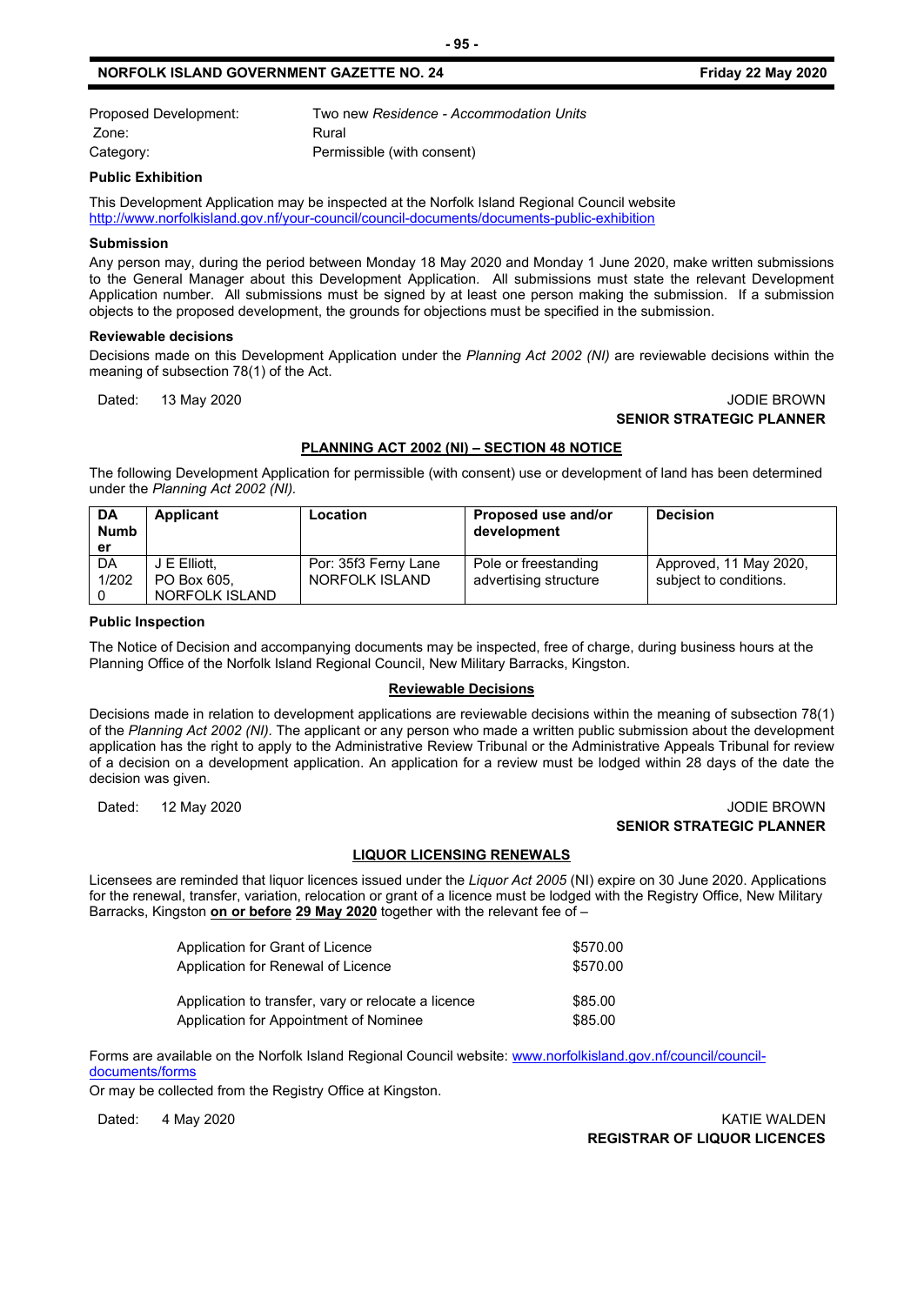# **NORFOLK ISLAND GOVERNMENT GAZETTE NO. 24 Friday 22 May 2020**

#### **TRAFFIC ACT 2010 (NI) TEMPORARY CLOSURE OF ROAD DISCHARGE OF CONTAINER CARGO BARGE MARSHS ROAD FROM STOCKYARD ROAD TO BALL BAY**

I, Andrew Roach, Chief Executive Officer and General Manager of the Norfolk Island Regional Council, under section 50 of the *Traffic Act 2010* (NI), temporarily **close** that part or parts of the road specified in Part 1 of the Schedule to all vehicular traffic (except any vehicle specified in Part 2 of the Schedule) **from 5.00am to 7.00pm each day from the date of publication in the Gazette until 25 May 2020,** as I am of the opinion it is necessary or desirable to do so for the preservation of public safety during these times and to enable **the discharge of Container Cargo Barge and for heavy haulage trucks to safely operate, as well as loading and unloading the Barge.** Ball Bay will be a restricted worksite for safety management and for Cargo Barge to receive and move vehicles, plant, equipment and materials from Ball Bay's temporary Groyne.

#### **SCHEDULE**

**Part 1** – Partial Road Closure: That part or parts of the roads comprising Marshs Road from Stockyard Road to Ball Bay

**Part 2** - Exempted classes of vehicles –

- (a) Vehicles and plant authorised by the General Manager of the Norfolk Island Regional Council or delegate thereof for delivery of goods or services;
- (b) Council vehicles and plant involved on official business;
- (c) Police, ambulance, fire services and emergency vehicles on official business;
- (d) Vehicles authorised by OIC Police or delegate thereof;
- (e) Fuel and Gas supply vehicles

ANDREW ROACH<br>CHIEF EXECUTIVE OFFICER بالتي تصرف المستقلة المستقلة المستقلة المستقلة المستقلة المستقلة المستقلة المستقلة الم

# **DISASTER AND EMERGENCY MANAGEMENT ACT 2001 (NI) DECLARATION OF STATE OF DISASTER OR EMERGENCY**

#### **Section 9: Disaster and Emergency Management Act 2001 (NI)**

I, Eric Hutchinson, Administrator of Norfolk Island, acting on the advice of the EMNIC Chair, hereby declare that at 16:15 Hrs on this 16<sup>th</sup> day of the month of March in the year 2020.

A state of **EMERGENCY** exists, in respect of so much of the Territory of Norfolk Island as is in my opinion, is affected or likely to be affected by the Emergency.

That area being The Whole of the Territory of Norfolk Island.

This Declaration remains in force for a period of 72 hours and will expire on 18<sup>th</sup> March at 16:15 Hrs.

Dated: 16 March 2020 **ERIC HUTCHINSON** 

# **EXTENSION RENEWAL OF DECLARATION**

This declaration has been extended upon recommendation by the EMNIC Chair on for a period of 28 days.

And will expire on 15<sup>th</sup> April 2020 at 16:15 Hrs.

Dated: 16 March 2020 **ERIC HUTCHINSON ADMINISTRATOR**

# **DISASTER AND EMERGENCY MANAGEMENT ACT 2001 (NI)**

# **EXTENSION OF DECLARATION OF STATE OF EMERGENCY**

I Eric Hutchinson, Administrator of Norfolk Island and delegate of the Minister under Section 5 of, and item 1.27 of the Schedule to, the *Minister's Norfolk Island Delegation Instrument 2019*:

**PURSUANT** to Section 9 of the *Disaster and Emergency Management Act 2001* (NI) [the Act] and acting on the advice of the Controller;

**EXTEND** the declaration of emergency made under section 9 of the Act at 16:15 Hrs on Monday 16 March 2020, for the whole of the Territory of Norfolk Island, until 16:15 hr on Tuesday 30 June 2020.

#### **TRAFFIC ACT 2010 (NI) TEMPORARY CLOSURE OF ROAD - MOVEMENT OF WIDE AND HEAVY VEHICLES MARSHS ROAD FROM STOCKYARD ROAD TO BALL BAY**

I, Andrew Roach, Chief Executive Officer and General Manager of the Norfolk Island Regional Council, under section 50 of the *Traffic Act 2010* (NI), temporarily **close** that part or parts of the road specified in Part 1 of the Schedule to all

Dated: 26 March 2020 ERIC HUTCHINSON **ADMINISTRATOR**

**ADMINISTRATOR**

**CHIEF EXECUTIVE OFFICER**